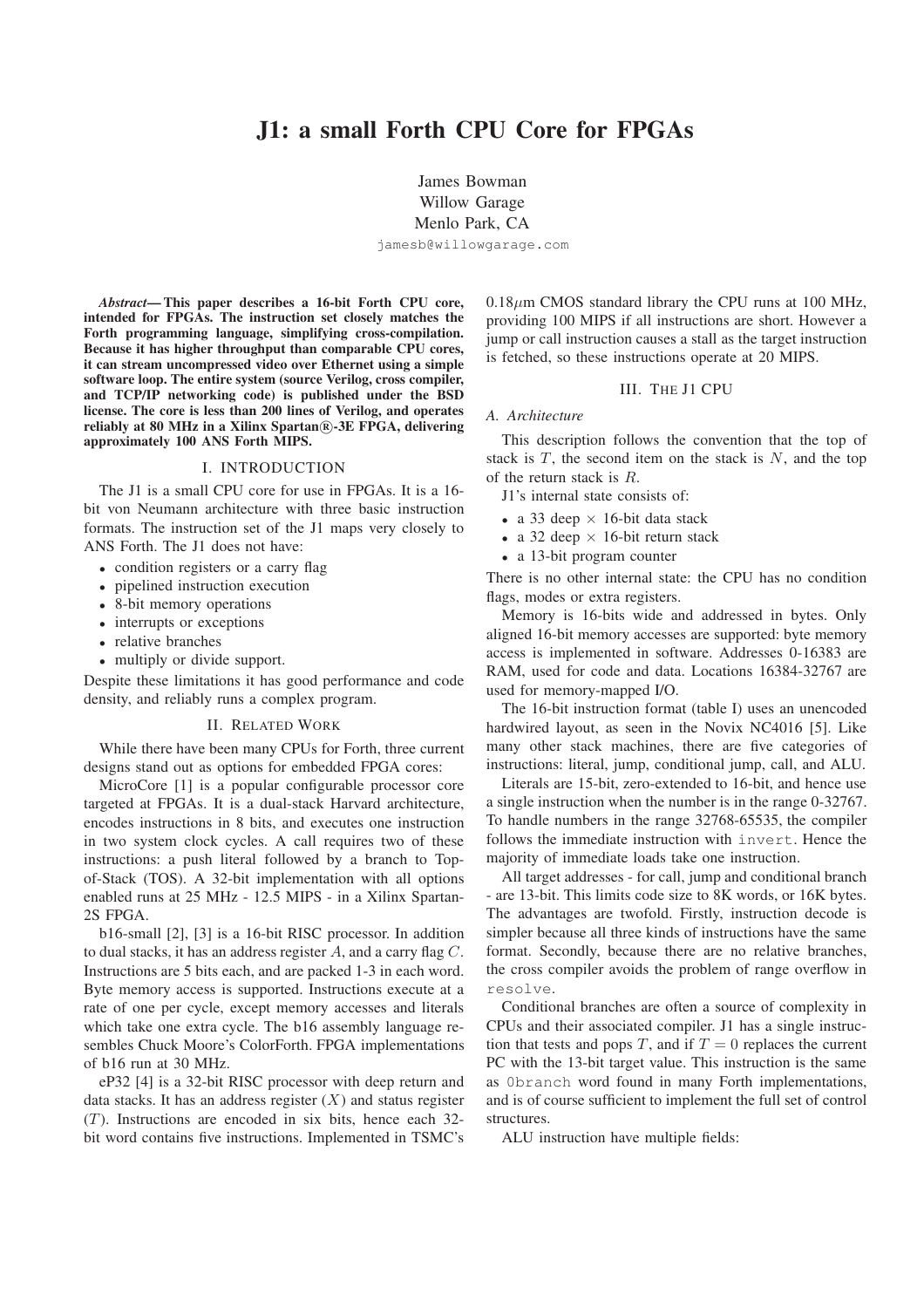| field               | width                       | action                              |
|---------------------|-----------------------------|-------------------------------------|
| T'                  |                             | ALU op, replaces $T$ , see table II |
| $T \rightarrow N$   |                             | copy $T$ to $N$                     |
| $R \to PC$          | 1                           | copy R to the $PC$                  |
| $T \to R$           |                             | copy $T$ to $R$                     |
| $\text{dstack} \pm$ | $\mathcal{D}_{\mathcal{L}}$ | signed increment data stack         |
| rstack $+$          | $\mathcal{D}_{\cdot}$       | signed increment return stack       |
| $N \to [T]$         |                             | RAM write                           |

Table III shows how these fields may be used together to implement several Forth primitive words. Hence each of these words map to a single cycle instruction. In fact J1 executes all of the frequent Forth words - as measured by [6] and  $[7]$  - in a single clock cycle.

As in the Novix and SC32 [8] architectures, consecutive ALU instructions that use different functional units can be merged into a single instruction. In the J1 this is done by the assembler. Most importantly, the ; instruction can be merged with a preceding ALU operation. This trivial optimization, together with the rewriting of the last call in a word as a jump, means that the  $\chi$  (or exit) instruction is free in almost all cases, and reduces our measured code size by about 7%, which is in line with the static instruction frequency analysis in [7].

The CPU's architecture encourages highly-factored code:

- the call instruction is always single-cycle
- ; and exit are usually free
- the return stack is 32 elements deep

## *B. Hardware Implementation*

Execution speed is a primary goal of the J1, so particular attention needs to be paid to the critical timing path. This is the path from RAM read, via instruction fetch to the computation of the new value of  $T$ . Because the ALU operations (table II) do not depend on any fields in the instruction, the computation of these values can be done in parallel with instruction fetch and decode, figure 1.

The data stack D and return stack R are implemented as small register files; they are not resident in RAM. This conserves RAM bandwidth, allowing @ and ! to operate in a single cycle. However, this complicates implementation of pick and roll.

Our FPGA vendor's embedded SRAM is dual-ported. The core issues an instruction read every cycle (port a) and a memory read from  $T$  almost every cycle (port b), using the latter only in the event of an @ instruction. In case of a memory write, however, port b does the memory write in the following cycle. Because of this, @ and ! are single cycle operations<sup>1</sup>.

In its current application - an embedded Ethernet camera the core interfaces with an Aptina imager and an open source Ethernet MAC using memory mapped I/O registers. These registers appear as memory locations in the \$4000-\$7FFF range so that their addresses can be loaded in a single literal instruction.

<sup>1</sup>the assembler inserts a drop after ! to remove the second stack parameter



TABLE I: Instruction encoding



TABLE II: ALU operation codes

| word          | $\tilde{\mathcal{F}}$                                                | $\geq$<br>$\overline{L}$ | $P$ C<br>ĸ | R<br>Ή | $^+$<br>dstackk  | $+$<br>rstack    | $\vdash$ [T]<br>$\geq$ |
|---------------|----------------------------------------------------------------------|--------------------------|------------|--------|------------------|------------------|------------------------|
| dup           | $\begin{array}{c} T \\ N \\ \sim T \end{array}$                      | $\bullet$                |            |        | $+1$             | $\boldsymbol{0}$ |                        |
| over          |                                                                      |                          |            |        | $+1$             | $\mathbf{0}$     |                        |
| invert        |                                                                      |                          |            |        | $\boldsymbol{0}$ | $\boldsymbol{0}$ |                        |
| $^{+}$        |                                                                      |                          |            |        | $-1$             | $\overline{0}$   |                        |
| swap          |                                                                      |                          |            |        | $\mathbf{0}$     | $\boldsymbol{0}$ |                        |
| nip           |                                                                      |                          |            |        | $-1$             | $\overline{0}$   |                        |
| drop          | $\begin{array}{c}\nT+N\\ N\\ T\\ N\\ T\\ \hline\nT\\ N\n\end{array}$ |                          |            |        | $-1$             | $\overline{0}$   |                        |
| $\ddot{ }$    |                                                                      |                          |            |        | $\mathbf{0}$     | $-1$             |                        |
| $>\!r$        | $\cal N$                                                             |                          |            |        | $-1$             | $+1$             |                        |
| $_\mathrm{r}$ | $\cal R$                                                             |                          |            |        | $+1$             | $-1$             |                        |
| r@            | $\cal R$                                                             |                          |            |        | $+1$             | $\mathbf{0}$     |                        |
| g             | $\begin{bmatrix} T \\ N \end{bmatrix}$                               |                          |            |        | $\overline{0}$   | $\overline{0}$   |                        |
|               |                                                                      |                          |            |        | $-1$             | $\overline{0}$   |                        |

TABLE III: Encoding of some Forth words.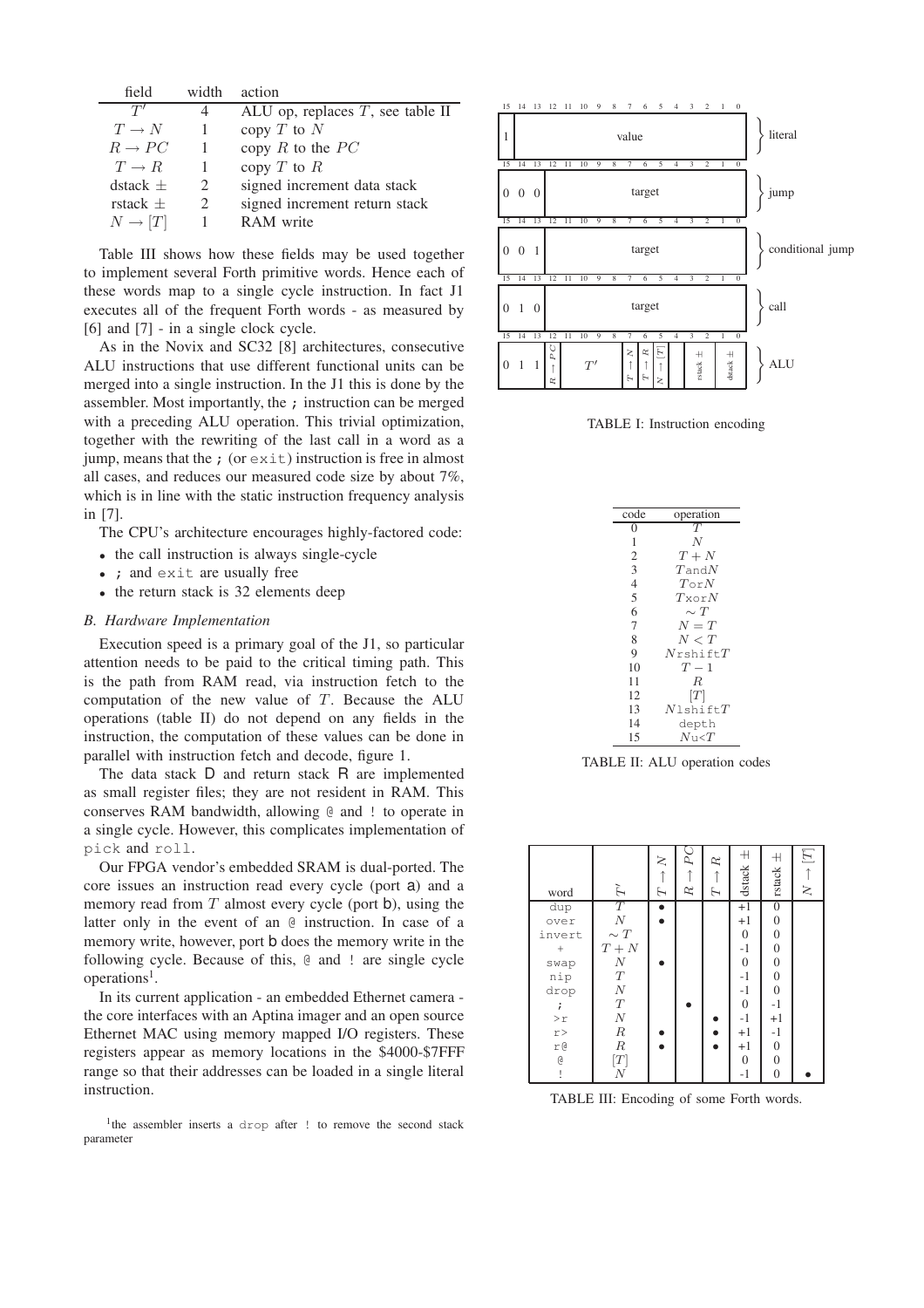

Fig. 1: The flow of a single instruction execution. ALU operation proceeds in parallel with instruction fetch and decode. Bus widths are in bits.

#### *C. System Software*

Because the target machine matches Forth so closely. the cross assembler and compiler are relatively simple. These tools run under gforth [9]. The compiler generates native code, sometimes described as subroutine-threaded with inline code expansion [8].

Almost all of the core words are written in pure Forth, the exceptions are pick and roll, which must use assembly code because the stack is not accessible in regular memory. Much of the core is based on eforth [10].

### *D. Application Software*

The J1 is part of a system which reads video from an Aptina image sensor and sends it as UDP packets over Ethernet. The PR2 robot running ROS [11] uses six of these cameras, two in stereo pairs in the head and one in each arm.

The main program implements a network stack (MAC interface, Ethernet, IP, ARP, UDP, TCP, DHCP, DNS, HTTP, NTP, TFTP and our own UDP-based camera control protocol), handles  $I^2C$ , SPI, and RS-232 interfaces, and streams video data from the image sensor.

The heart of the system is this inner loop, which moves 32 bits of data from the imager to the MAC:

```
begin
begin MAC_tx_ready @ until
pixel_data @ MAC_tx_0 !
pixel_data @ MAC_tx_1 !
1- dup 0=until
```
#### IV. RESULTS

The J1 performs well in its intended application. This section attempts to quantify the improvements in code density and system performance.

Static analysis of our application gives the following instruction breakdown:

| instruction      | usage |
|------------------|-------|
|                  |       |
| conditional jump | $4\%$ |
| jump             | 8%    |
| literal          | 22%   |
| call             | 29%   |
| <b>ALII</b>      | 35%   |

An earlier version of the system used a popular RISC soft-core [12] based on the Xilinx MicroBlaze (R) architecture, and was written in C. Hence it is possible to compare code sizes for some representative components. Also included are some tentative results from building the same Forth source on MicroCore.

| component      | MicroBlaze        | J1.  | MicroCore |  |  |  |
|----------------|-------------------|------|-----------|--|--|--|
|                | code size (bytes) |      |           |  |  |  |
|                |                   |      |           |  |  |  |
| $I^2C$         | 948               | 132  | 113       |  |  |  |
| <b>SPI</b>     | 180               | 104  | 105       |  |  |  |
| flash          | 948               | 316  | 370       |  |  |  |
| ARP responder  | 500               | 122. |           |  |  |  |
| entire program | 16380             | 6349 |           |  |  |  |

The J1 code takes about 62% less space than the equivalent MicroBlaze code. Since the code store allocated to the CPU is limited to 16 Kbytes, the extra space freed up by switching to the J1 has allowed us to add features to the camera program. As can be seen, J1's code density is similar to that of the MicroCore, which uses 8-bit instructions.

While J1 is not a general purpose CPU, and its only performance-critical code section is the video copy loop shown above, it performs quite well, delivering about 3X the system performance of the previous C-based system running on a MicroBlaze-compatible CPU.

## V. CONCLUSION

By using a simple Forth CPU we have made a more capable, better performing and more robust product.

Some directions for our future work: increasing the clock rate of the J1; using J1 in other robot peripherals; implementing the ROS messaging system on the network stack.

Our source code and documentation are available at: http://www.ros.org/wiki/wge100\_camera\_ firmware

## VI. ACKNOWLEDGMENTS

I would like to thank Blaise Glassend for the original implementation of the camera hardware.

#### **REFERENCES**

- [1] K. Schleisiek, "MicroCore," in *EuroForth*, 2001.
- [2] B. Paysan. http://www.jwdt.com/˜paysan/b16.html.
- [3] B. Paysan, "b16-small Less is More," in *EuroForth*, 2004.